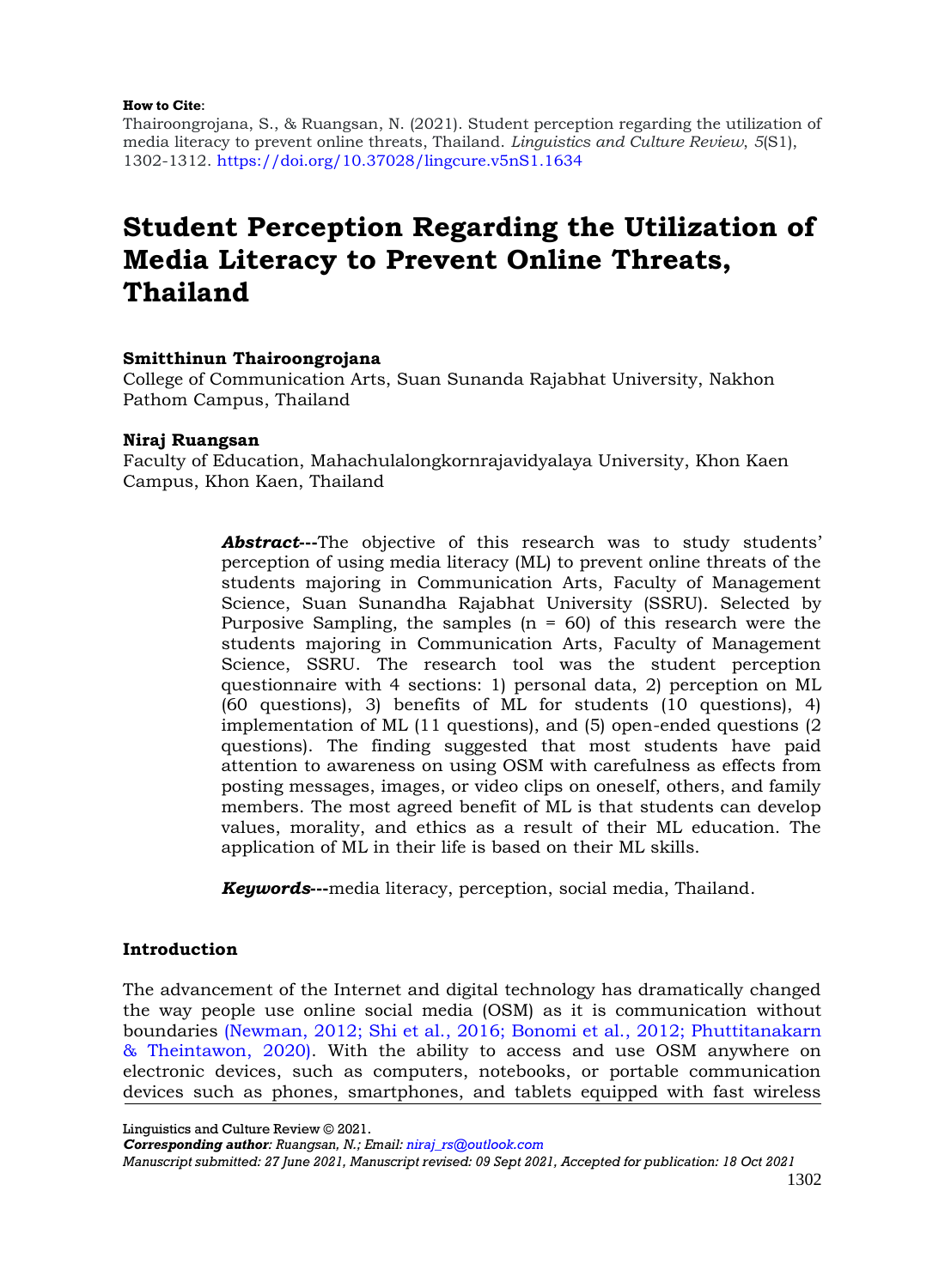network access, OSM becomes one of the most prominent communication tools in the world today [\(Fogli & Veldkamp, 2021; Wang et al., 2021; Halili, 2019\).](#page-7-0) In addition, online social networks have become public spaces for people regardless of gender, age, race, religion, educational level, occupation, or society around the world as everyone can be a communicator by easily creating content or sharing stories, experiences, articles, pictures, and videos on OSM [\(Wang et al., 2021\).](#page-7-0)

Indifferent from other countries, Thailand is facing challenges in the digital era. The government has taken action on the digital economy to raise people awareness of the importance of digital technology in upgrading the country in the disruptive technology era to achieve the national vision "Thailand is stable, prosperous, sustainable, a developed country with development according to the Sufficiency Economy Philosophy" [\(Office of the National Economic and Socail](#page-7-0)  [Development Council, 2021\).](#page-7-0) Today OSM is used to support the development of the country to achieve the vision in many ways, particularly in education. For example, Facebook's group is used as a space where teachers and students communicate with one another. During COVID-19 pandemic, Zoom or Google's Meet are used to organize Online-Learning. In many cases, Line's group is used as an online classroom. Of course, not only OSMs are integrated into education but also many are used in different sectors: economy, environment, health care, or even governance, etc [\(Nyandra et al., 2018\).](#page-7-0)

It is undeniable that OSM provides a huge advantage for the country's development. However, in Thailand, people are encouraged to use OSM with awareness and safety as there are hidden threats that lead to mental side effects such as anxiety, stress, emotional exhaustion, depression, loneliness, envy, low self-esteem, health problem [Mitchell \(2010\),](#page-7-0) or cybercrimes such as scams, fake news, email and internet fraud, identity fraud, theft of the financial card or payment data [\(Smith & Perry, 2021; Atherton, 2021\).](#page-7-0) To prevent this, media literacy (ML) has played an important role. In general, ML is defined as the ability to analyze, criticize, evaluate, access, present, and produce the media in different forms. Media literacy also includes educational activities to develop critical analysis skills and create opportunities for media access [\(Theerapat Wongkumsin,](#page-7-0)  [2019; Koltay, 2011; Festl, 2021\).](#page-7-0) In addition, it is recognized as an ability to access and process information from any kind of transmission [\(Potter, 2015\).](#page-7-0) Unlike many countries in Europe including Austria, France, Finland, Germany, Hungary, and UK where ML education has been integrated into school education [Zhang et al.](#page-7-0) (2020), ML education in Thailand is limited to those who study in the field of media education in higher education institutions; in other words, ML has not been given enough importance and disseminated to develop the skills in using the media of people in Thailand, especially children and youth [\(Buranadechachai](#page-7-0)  [& Siriattakul, 2021; Brunskill, 2014; Wojdan et al., 2021\).](#page-7-0) Although many previous scholarly studies in Thailand (from 2011-2021) have asserted that ML education can prevent online threats [Therdsak Maitaouthong \(2021\); Rodyoo](#page-7-0)  (2017); Uraphen Yimprasert et al. [\(2016\); Patsinee Sansomedang \(2014\); Metta](#page-7-0)  [Sawanglap \(2018\); Mitchell \(2010\),](#page-7-0) as it is an important tool in empowering media consumers to consume media wisely [Wiwatpanitch \(2015\); Biggins \(2012\);](#page-7-0)  [Boonyapitruksagoon & Poonpol \(2019\); Theerapat Wongkumsin \(2019\);](#page-7-0)  [Chatchada Akkarasri Woranaka Oka & Kritchanatsaenthawee](#page-7-0) (2019), ML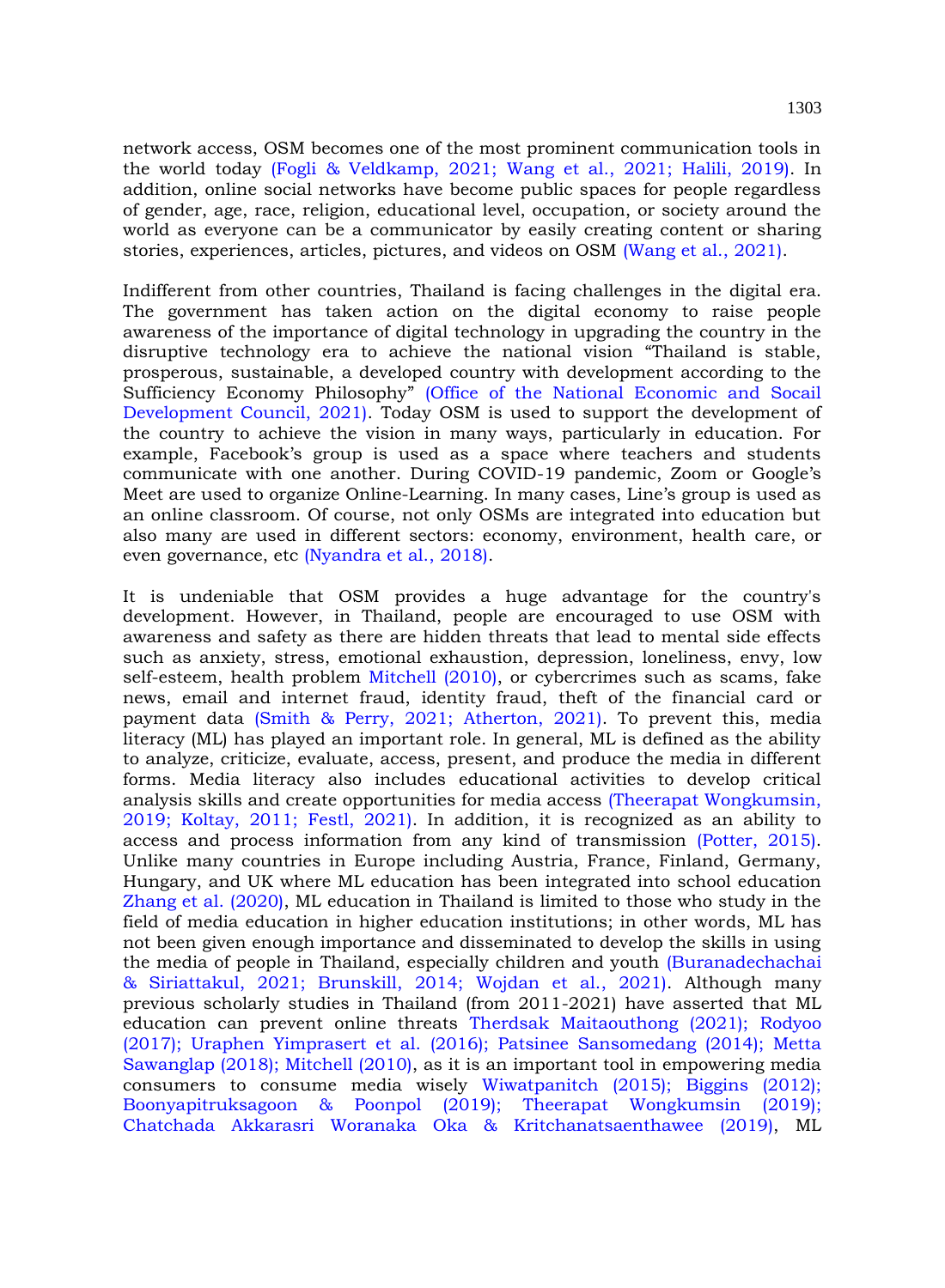education has not been organized adequately for people in all ages [\(Rusfian &](#page-7-0)  [Alessandro, 2021; Wursan et al., 2021\).](#page-7-0)

The lack of ML skills may lead to many problems while people are using OSM. One of the problems is that people believe in information without taking into account how accurate the information is [\(Nuntika Noosom & Viroj Suttisima,](#page-7-0)  [2019\).](#page-7-0) The behavior of using social media in recognizing and believing in online content without judgment or knowledge should not be overlooked [\(Nuntika](#page-7-0)  [Noosom & Viroj Suttisima, 2019\).](#page-7-0) In the last few years, several studies have been conducted to study the problems of using OSM of Thai people. For example, in 2018, Methawee Chamnian & [Korrakot Chamnian \(2018\),](#page-7-0) studied the problems of using online media of students  $(n=56)$  in schools in the southern part of the country and the findings of this research indicated that students used unreliable online media by copying the contents without analysis or making reference. This led to the unethical manner of plagiarism at schools. In 2019, [Pramasatraruchi](#page-7-0) [\(2019\),](#page-7-0) has researched belief in online media in three different groups of people (n  $= 540$ : adolescents (age: 15-24), adults (age: 25-60), and elderly (age:  $> 60$ ) who lived in six different areas in Bangkok. The research results indicated that adolescents believe in online media without knowing the sources of references, while people in other groups believed in online media when they knew its sources. In this research, the educational background of the samples was the key for deciding to believe [\(Kaplan & Haenlein, 2010; Hanna et al., 2011\).](#page-7-0) The studies on the ML perception of the students majoring in Communication Arts, Faculty of Management Science, Suan Sunandha Rajabhat University (SSRU) have not been conducted before. To fulfill this academic gap left behind by previous scholarly works, the researchers, therefore, were interested in studying the student perception of using ML to prevent online threats. This research takes place in SSRU and focuses on the associations between ML perception in different educational contexts that make SSRU an interesting setting to test the generalizability of findings from previous studies [\(Geria et al., 2018; Gani et al.,](#page-7-0)  [2018\).](#page-7-0)

## **Objectives**

The objective of this research was: 1) to study students' perception of using ML to prevent online threats of the students majoring in Communication Arts, Faculty of Management Science, SSRU [\(Curtis et al., 2010; Renn, 2004\).](#page-7-0)

## **Methodology**

## **Population and sample**

The population of this included the students of SSRU, majoring in Communication Arts, Faculty of Management Science. Semester 1, the academic year 2020. 60 of those then were selected as the samples  $(n = 60)$  by Purposive Sampling.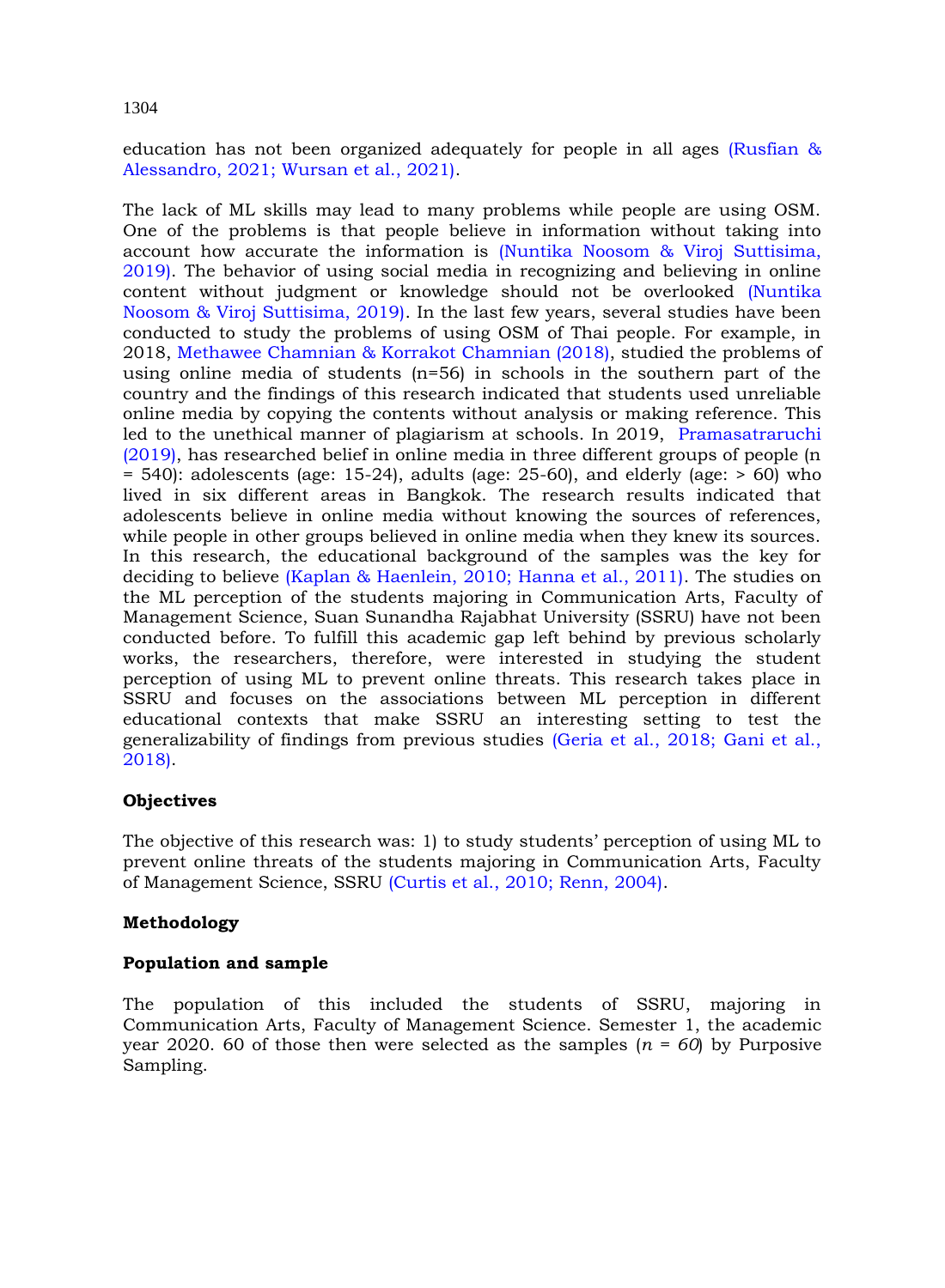## **Research tools**

This study was carried out employing the quantitative research methodology. The research tool was the five-rating scale questionnaire probing the student perception on using ML to prevent online threats. The questionnaire consists of 4 sections:

- Students' personal data.
- Perception on ml (60 questions).
- Benefits of ml for students (10 questions).
- Implementation of ml (11 questions).
- Open-ended questions (2 questions).

# **Variable**

Independent variable: ML Dependent variable: Students' opinions on ML

# **Research process**

This research process was divided into 5 phases:

- Analysis, the researchers have studied and analyzed the ML background to identify an academic gap left by previous scholarly works in the research area. Then all relevant documents and research were analyzed to get the guidelines to design the research process as well as the student perception questionnaire.
- Design, the researchers have designed the research methods and research tool: a questionnaire consisting of 4 sections as mentioned above.
- Development, the researchers organized Focus Group Discussion (FGD) of 5 experts in the related fields of study to get advice and suggestions on the project. The content validity of the questionnaire was also evaluated by such experts in this stage.
- Implementation, the researchers have implemented the research to collect the data from the students with the permission of SSRU.
- Evaluation, the obtained quantitative data were interpreted and analyzed by the statistics: Percentage, Mean and Standard Deviation. The data from the open-ended questions were interpreted by Contextual Content Analysis. Finally, the ML perception resulted from this study was compared with previous studies to test the generalizability of the findings. The levels of ML perception of students were analyzed by finding Mean and Standard Deviation. The results were compared with the evaluation criteria below:
	- 4.51 5.00 refers to the highest level (Strongly agree)
	- 3.51 4.50 refers to the high level (Agree)
	- 2.51 3.50 refers to the moderate level (Undecided)
	- $\bullet$  1.51 2.50 refers to a low level (Disagree)
	- 1.50 refers to the lowest level (Strongly disagree)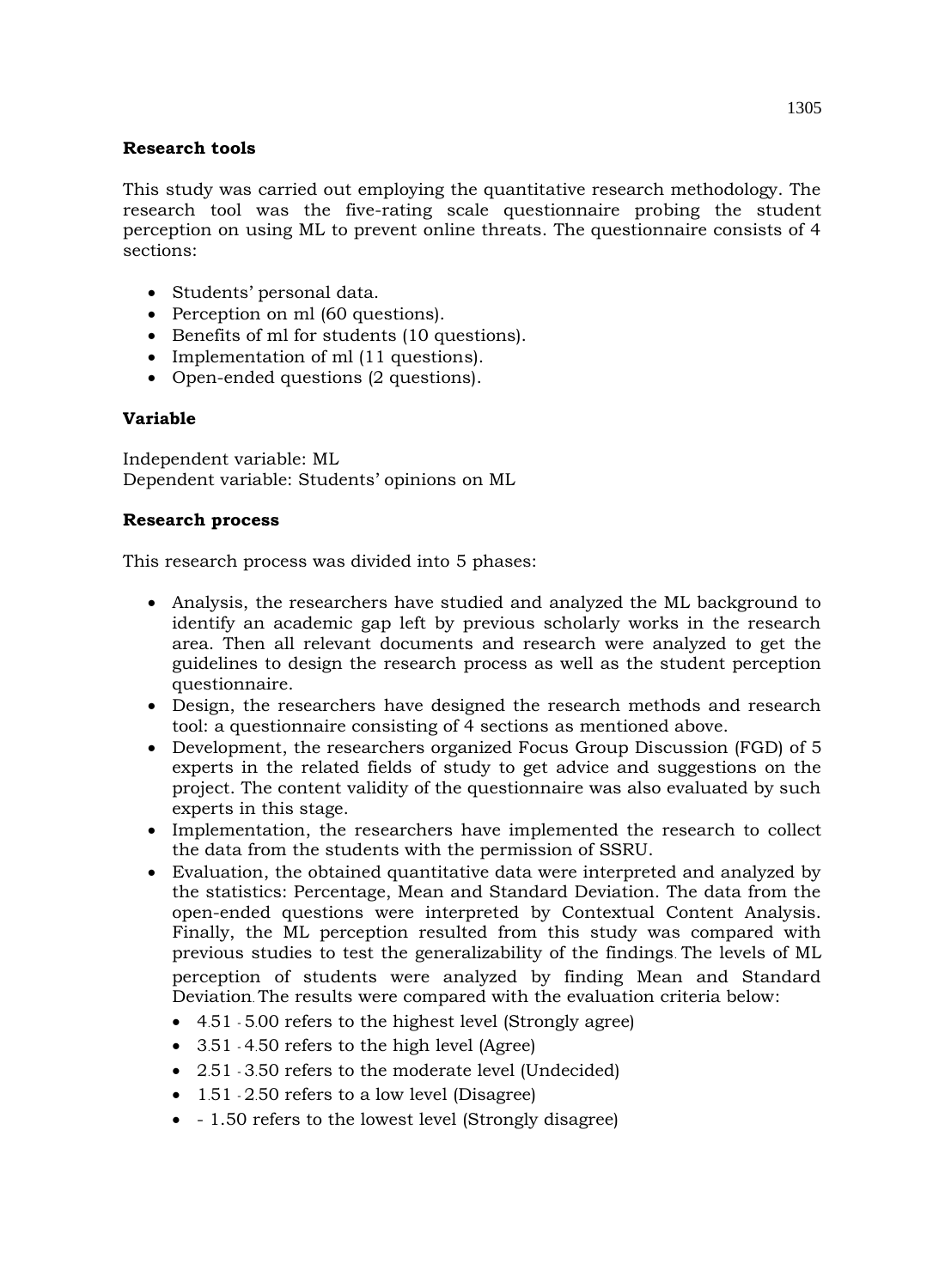## **Results**

### **Personal data**

From the table, most of the students were 33 females, representing 55.00 %, and 27 were males, representing 45.00 %. Most of them were fourth-year students (19), 38.33%, followed by second-year students (31.66%), third-year (16.66%), and first-year (13.33%).

> Table 1 Personal data

| Personal data |        |         |
|---------------|--------|---------|
| Personal Data | Number | Percent |
| 1. Sex        |        |         |
| 1.1 Male      | 27     | 45%     |
| 1.2 Female    | 33     | 55%     |
| Total         | 60     | 100     |
| 2. Year       |        |         |
| 2.1 First     | 8      | 13.33%  |
| 2.2 Second    | 19     | 31.66%  |
| 2.3 Third     | 10     | 16.66%  |
| 2.4 Fourth    | 23     | 38.33%  |
| Total         | 60     | 100     |

**Perception on ML**

From the response of the sample students to 60 five-rating scale questions on their opinion on ML, the statistics indicate the overall opinions of the students on ML at a high level  $(\overline{X} = 3.97, S.D. = 0.79)$ . The mean values of the questions were 3.65-4.36 and S.D. values were 0.68-0.79. Students agreed with all questions on ML. The students strongly agreed with the highest rated question, no. 48, 'Ethical awareness on using OSM  $(\overline{X}$ = 4.36, S.D. = 0.72)', followed by question no. 47, 'Awareness on the effects on the others from posting messages, images or video clips on OSM  $(\overline{X}$ = 4.32, S.D. = 0.74)' and the question, no.44 'Awareness on the effects on oneself and family from posting messages, images or video clips  $(\overline{X}$ = 4.30, S.D. = 0.68), and no. 46, 'Awareness on the effects on oneself from posting messages, images or video clips on OSM  $(X= 4.30, S.D. = 0.74)$ . The least mean value was seen in question no.41, 'Saving and storing information on OSM systematically'  $(X = 3.65, S.D. = 0.82)$  (McLean et al., 2016; Jongsuksuntigul et al., [2003\).](#page-7-0)

## **Benefits of ML for students**

From the response of the sample students to 10 five-rating scale questions on the benefits of ML for students, the overall opinion of the students was at the highest level  $(\overline{X} = 4.33, S.D. = 0.42)$ . The highest mean value was seen in question no.2, 'Students have paid attention to the values, morality, and ethics for oneself, community and society  $(\overline{X} = 4.72, S.D. = 0.45)$ , followed by no. 1, Students are aware of the importance of media professional ethics  $(\overline{X} = 4.62, S.D. = 0.63)$ . The least mean was seen in no. 6, 'Students can analyze the current situation and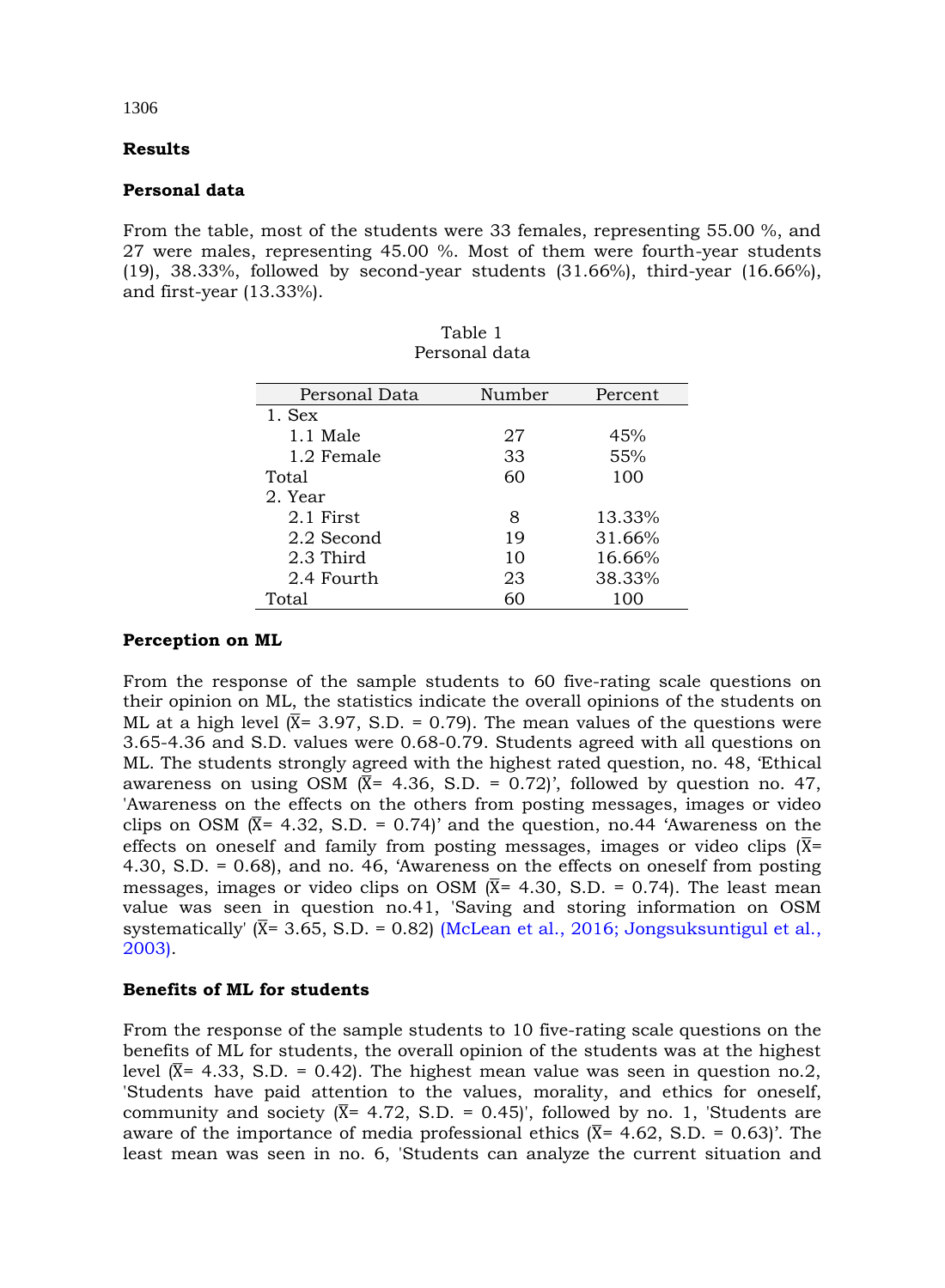find the solutions of occurred problems which affect themselves  $(\overline{X} = 4.02, S.D. =$  $0.75$ .

## **Application of ML**

From the response of the sample students to 11 five-rating scale questions on the application of ML, the overall opinion of the students was at the highest level  $(X = \mathbb{R})$ 4.23, S.D. = 0.46). The highest mean value was seen in question no.7, 'Students will produce contents of news or media based on suitable analysis, audience determination, objective setting and communication strategies  $(\overline{X} = 4.38, S.D. =$ 0.68), followed by no. 4, 'Students will search for the contents from reliable sources on the Internet or OSM systematically  $(X = 4.37, S.D. = 0.70)$ . The least score was seen in that of no. 3 'Students will evaluate contents of the media and deny created values, concepts and representative images that are inconsistent with reality  $(X = 4.08, S.D. = 0.86)'$  [\(Accarino et al., 1997; Hindin et al., 2004\).](#page-7-0)

## **Open-ended question answers**

In addition, the students expressed other opinions on the application of ML skills to prevent online threats in Open-ended questions, 'What is your opinion on online media and ML skills? And How do you use ML skills to prevent online threats?' the research team conducted a contextual content analysis and summarized as follows:

- You should use the media creatively and think before believing.
- ML can be well applied in daily life. We can use the media in a good way. ML allows us to use media correctly.
- We must first verify that the information we hear or see whether it is true and not.
- ML is very helpful, so we don't waste time, health, and opportunity.
- We know the suspiciousness of the content received from social media.
- ML makes us use more judgment which makes it easier for us to understand the media and interpret the content honestly and objectively.
- Good media perception is based on careful thought.
- We can know and evade all kinds of threats.
- ML is beneficial to the students and the media producers themselves have to learn and review current media creation strategies with reliability and appropriateness.
- When media producers are known as messengers, they should be aware of their own professional and ethical codes to deliver messages with fairness and non-partisanship.
- There should be channels or organizing activities that are open to outsiders to know the advantages and disadvantages of the media that is being consumed today.
- The use of media can be perceived by oneself.
- We will believe by using our judgment.
- ML is beneficial for everyone to use in their daily lives.
- It makes us know more about media. You can see the differences in each medium in detail.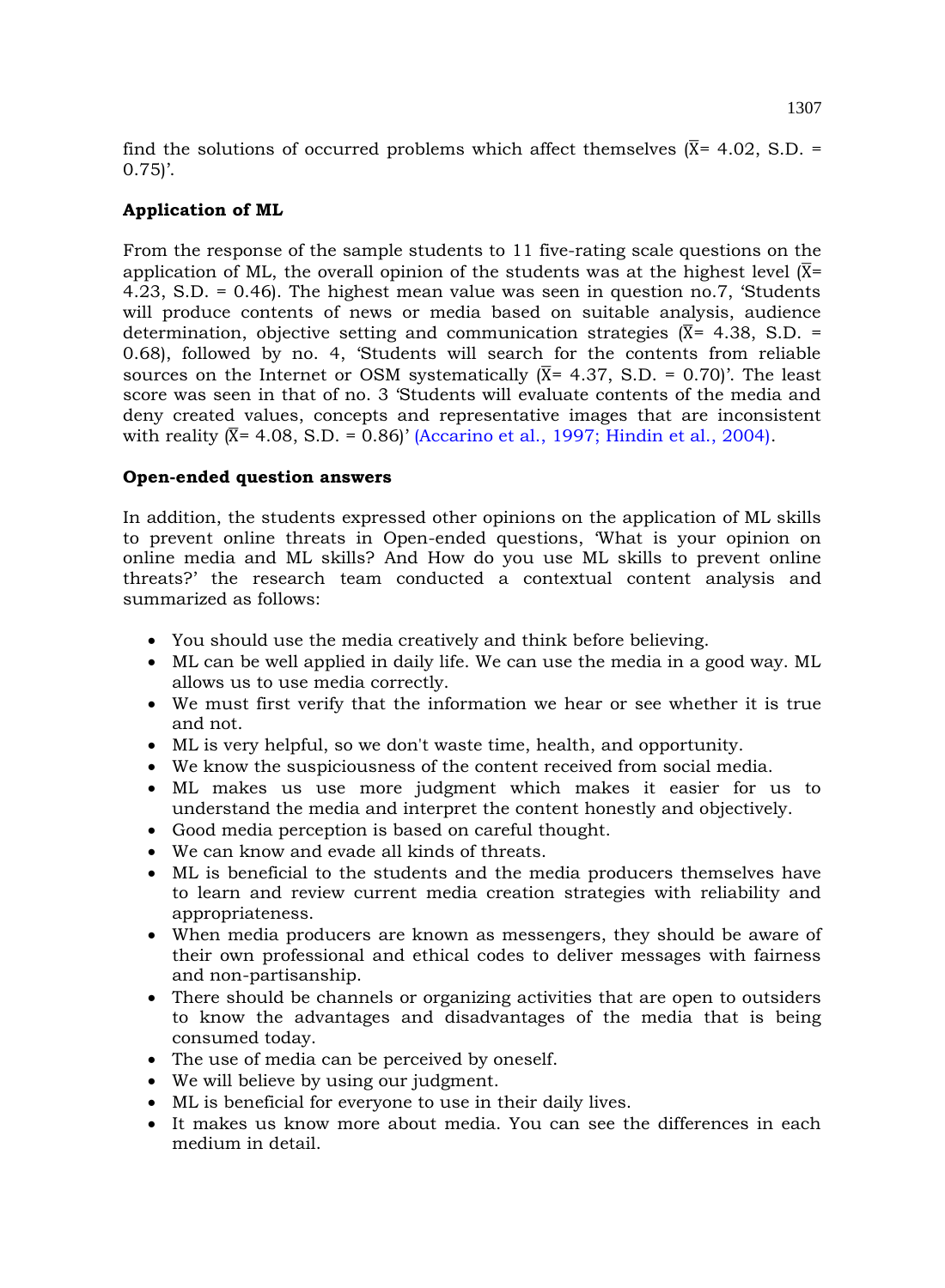- Media can't control you; you can control yourself.
- The media can't control our thoughts at all. We should have discretion in choosing to believe or not to believe.
- When we are aware of the media. It can't do anything when we know how to use media and choose to receive different media.
- Learners must be aware of the addiction to media.

## **Discussion**

Based on the research results above, most students have paid attention to awareness on using OSM and effects from posting messages, images, or video clips on oneself, others, and family. Most students agreed that the benefit of ML is that students can develop values, morality, ethics, and focus while using OSM. The application of their ML is based on their awareness of using OSM and ML skills. This is consistent with the recent study (2021) of [Pattamaporn Suksom](#page-7-0)  Soe & Pathom Phong Phum Phruek (2021), on the impact of using social media to change the Thai values of teenagers (aged 15-24) in high schools and higher education institutions in Phranakhon Si Ayutthaya Province. This study asserted that OSM leads them to develop the positive values:

- Values in education and curiosity.
- Values of gratitude.
- Values of generosity and volunteering.
- The values of healthy living.
- Values of self-reliance and diligence.

The focus on using OSM of the students in positive ways leads to the betterment of learning outcomes. This finding is also confirmed with the 2019 research of [Panich \(2016\),](#page-7-0) on the effects of social media on academic performances in 73 sample students in the University of the Thai Chamber of Commerce. The research result revealed that the controlled group of 37 students that studied with the assistance of OSM has achieved greater learning outcomes than that of the non-controlled group (37 students). The most important factor that contributed to this achievement was the focus on using OSM together with their curiosity [\(Panich, 2016\).](#page-7-0) The research result is also confirmed by the study (2021) of [Wattana Nontachit et al. \(2021\),](#page-7-0) on social network usage behaviors of 394 students majoring in the Public Administration Program in Prince of Songkla University, Suratthani Campus. Its results indicated that students use ML to benefit their understanding, evaluating, and analyzing the media in positive ways. Not only do these aforesaid studies confirm the finding of this study but also the studies of Chonthicha Juinam & [Nopporn Chantaranamchoo \(2018\),](#page-7-0) in Sukhothai Province, [Suwannaphant](#page-7-0) et al. (2020), in Khon Kaen Province. Anyhow, the research result of this study contradicts the above-reviewed studies [\(Methawee Chamnian & Korrakot Chamnian, 2018; Pramasatraruchi, 2019\).](#page-7-0) The cause of this difference is that in this research, the student samples were studying in Communication Arts so an ML course was organized for them. From the samples' responses to the open-ended questions, it can be seen that students have strong commitments and awareness in defending themselves from online threats. This leads to the conclusion of this study that ML education provides a

1308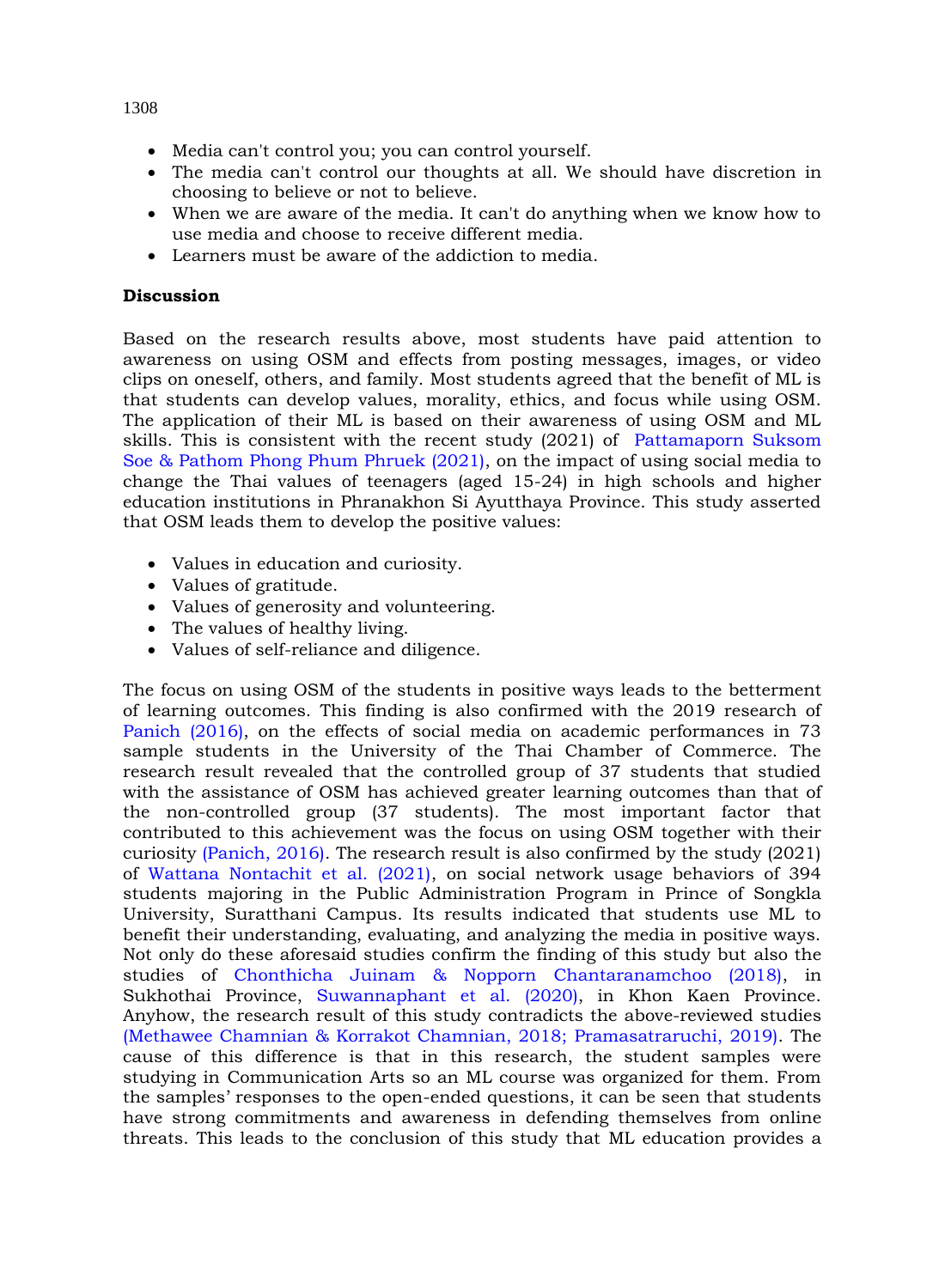huge advantage to students. The government therefore should insert ML education into all levels of education of the country [\(Phyo et al., 2012; McLean et](#page-7-0)  [al., 2013\).](#page-7-0)

## **Suggestions**

- The research results should be used as a guideline for teaching and learning, and organizing student development activities to enhance ML skills which will form a protective shield or self-immunity for adolescent students or even for other groups of people.
- The next research should study a model for ML education development for students in different areas or institutions.

#### <span id="page-7-0"></span>**References**

- Accarino, A. M., Azpiroz, F. E. R. N. A. N. D. O., & Malagelada, J. R. (1997). Attention and distraction: effects on gut perception. *Gastroenterology*, *113*(2), 415-422. <https://doi.org/10.1053/gast.1997.v113.pm9247458>
- Atherton, R. R. (2021). The 'Nutmeg Challenge': a dangerous social media trend. *Archives of disease in childhood*, *106*(5), 517-518.
- Biggins, O. (2012). Media and information literacy. *Suthiparithat Journal*, *26*(80), 147-161.
- Bonomi, F., Milito, R., Zhu, J., & Addepalli, S. (2012, August). Fog computing and its role in the internet of things. In *Proceedings of the first edition of the MCC workshop on Mobile cloud computing* (pp. 13-16).
- Boonyapitruksagoon, K., & Poonpol, P. (2019). *Factors Related To Using Social Media Behavior And Media Literacy In Universities In Bangkok Metropolitan Area* (Doctoral dissertation, Srinakharinwirot University).
- Brunskill, D. (2014). The Dangers of Social Media for the Psyche. *Journal of Current Issues In Media & Telecommunications*, *6*(4).
- Buranadechachai, S., & Siriattakul, P. (2021). Guidelines for promoting media literacy among youths with hearing impairments. *Psychology and Education Journal*, *58*(2), 2373-2377.
- Chatchada Akkarasri Woranaka Oka, & Kritchanatsaenthawee. (2019). Factors Influencing Information Literacy and Digital Media of Youth in Bangkok Area. The journal of social communication innovation, 7(1), 55-64.
- Chonthicha Juinam, & Nopporn Chantaranamchoo. (2018). The Behaviors andEffects of Using Social Networks of the Junior Secondary School Students in Sukhothaiprovince. Veridian E-Journal,Slipakorn University, 8(3), 84-95.
- Curtis, L., Edwards, C., Fraser, K. L., Gudelsky, S., Holmquist, J., Thornton, K., & Sweetser, K. D. (2010). Adoption of social media for public relations by nonprofit organizations. *Public relations review*, *36*(1), 90-92. <https://doi.org/10.1016/j.pubrev.2009.10.003>
- Festl, R. (2021). Social media literacy & adolescent social online behavior in Germany. *Journal of Children and Media*, *15*(2), 249-271.
- Fogli, A., & Veldkamp, L. (2021). Germs, Social Networks, and Growth. *The Review of Economic Studies*, *88*(3), 1074-1100.
- Gani, A. A., Ibrahim, N., & Khaerudin, .-. (2018). Multimedia use and learning styles on learning achievement in social studies. *International Journal of Social Sciences and Humanities*, *2*(2), 187-193.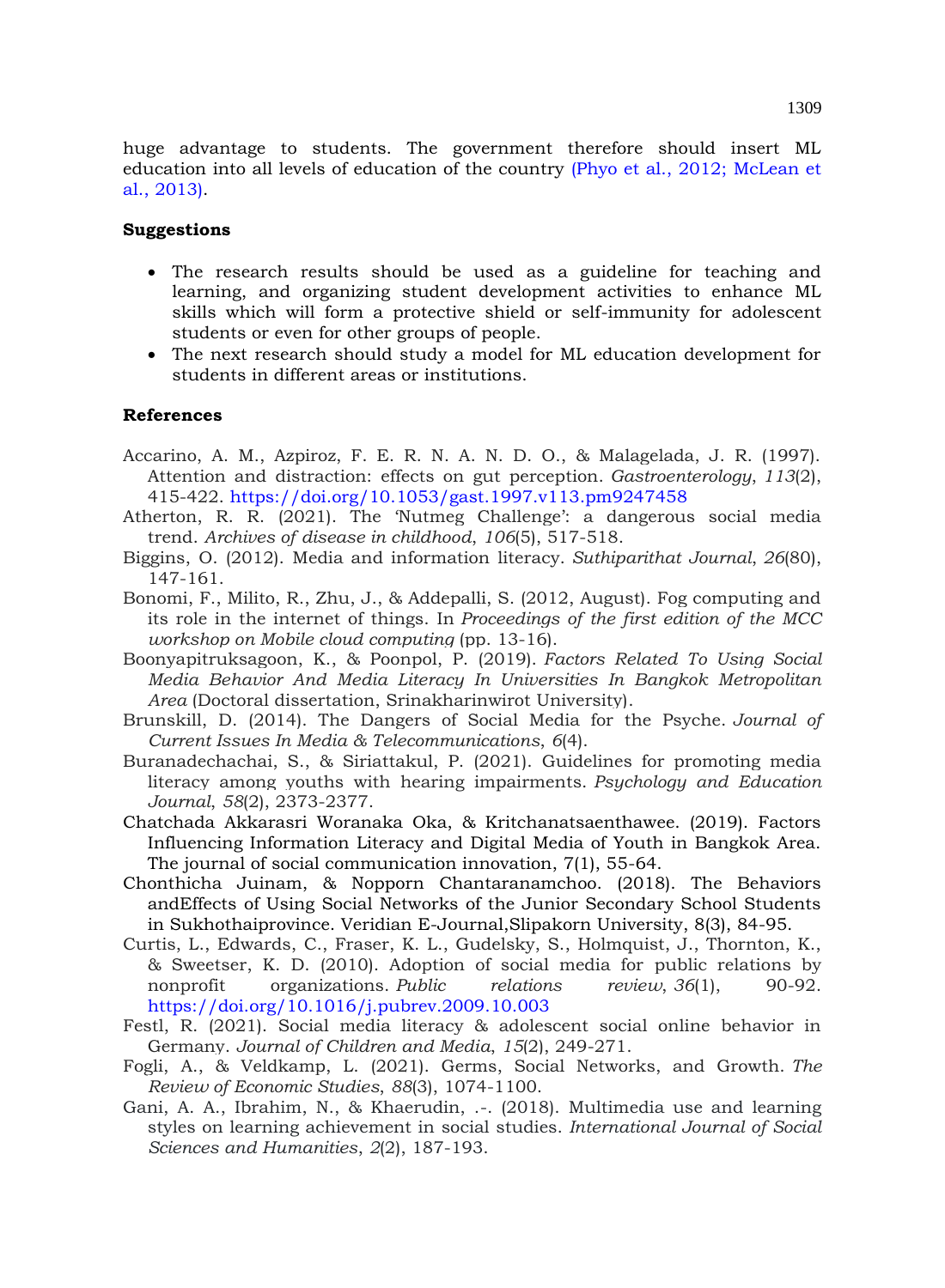- Geria, A. A. G. A., Maheswari, A. I. A., & Pemayun, A. A. G. P. (2018). Social media as promotion trend for increasing tourist visit towards digital era. *International Journal of Social Sciences and Humanities*, *2*(3), 86-94.
- Halili, S. H. (2019). Technological advancements in education 4.0. *The Online Journal of Distance Education and e-Learning*, *7*(1), 63-69.
- Hanna, R., Rohm, A., & Crittenden, V. L. (2011). We're all connected: The power of the social media ecosystem. *Business horizons*, *54*(3), 265-273. <https://doi.org/10.1016/j.bushor.2011.01.007>
- Hindin, T. J., Contento, I. R., & Gussow, J. D. (2004). A media literacy nutrition education curriculum for head start parents about the effects of television advertising on their children's food requests. *Journal of the American Dietetic Association*, *104*(2), 192-198. <https://doi.org/10.1016/j.jada.2003.11.006>
- Jongsuksuntigul, P., & Imsomboon, T. (2003). Opisthorchiasis control in Thailand. *Acta tropica*, *88*(3), 229-232. <https://doi.org/10.1016/j.actatropica.2003.01.002>
- Kaplan, A. M., & Haenlein, M. (2010). Users of the world, unite! The challenges and opportunities of Social Media. *Business horizons*, *53*(1), 59-68. <https://doi.org/10.1016/j.bushor.2009.09.003>
- Koltay, T. (2011). The media and the literacies: Media literacy, information literacy, digital literacy. *Media, Culture & Society*, *33*(2), 211-221.
- McLean, S. A., Paxton, S. J., & Wertheim, E. H. (2013). Mediators of the relationship between media literacy and body dissatisfaction in early adolescent girls: Implications for prevention. *Body image*, *10*(3), 282-289. <https://doi.org/10.1016/j.bodyim.2013.01.009>
- McLean, S. A., Paxton, S. J., & Wertheim, E. H. (2016). The role of media literacy in body dissatisfaction and disordered eating: A systematic review. *Body image*, *19*, 9-23. <https://doi.org/10.1016/j.bodyim.2016.08.002>
- Methawee Chamnien, & Korakot Chamnien. (2018). Benefits, Problems, and Solutions for Effective Use of Online Media in Schools in Nakhon Si Thammarat Province. Ratchaphruek Journal, 16(3), 113-121.
- Metta Sawanglap. (2018). Teacher Media Literacy: Factor or Condition of Problem and Development Approach. FEU Academic Review, 12(3), 112-127.
- Mitchell, K. (2010). Remaining safe and avoiding dangers online: A social media Q&A with Kimberly Mitchell. *The Prevention Researcher*, *17*(S1), 7-10.
- Newman, M. E. (2012). Communities, modules and large-scale structure in networks. *Nature physics*, *8*(1), 25-31.
- Nuntika Noosom, & Wirot Suthiseema. (2019). The analysis of fake news and the level of media literacy of users in Bangkok. Journal of Communication Arts, 37(1), 37-45.
- Nyandra, M., Kartiko, B.H., Susanto, P.C., Supriyati, A., Suryasa, W. (2018). Education and training improve quality of life and decrease depression score in elderly population. Eurasian Journal of Analytical Chemistry, 13(2), 371-377.
- Office of the National Economic and Socail Development Council. (2021). National Strategy. Retrieved from http://nscr.nesdb.go.th/wpcontent/uploads/2019/10/National-Strategy-Eng-Final-25-OCT-2019.pdf.
- Panich, R. (2016). The Effects of Social Media on Academic Outcomes. *University of the Thai Chamber of Commerce Journal Humanities and Social Sciences*, *36*(4), 136-150.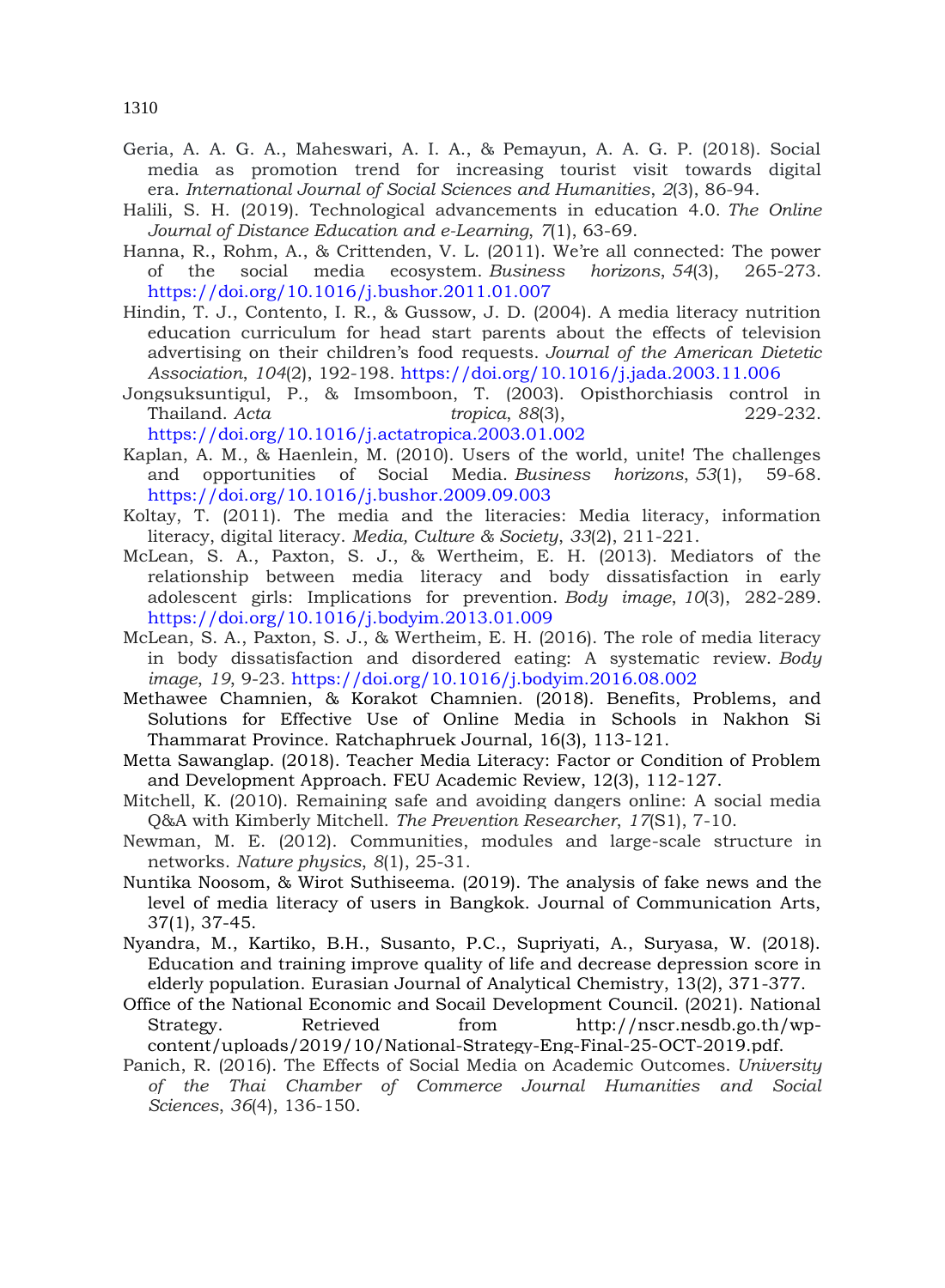- Patsinee Sansomedang. (2014). Teenagers' Skill of Knowing What's What and as Much as the Mass and Modern Media's Knowing in SakonNakhon Province. Sakon Nakhon Rajabhat University Journal, 6(12), 47-58.
- Pattamaporn Suksom Soe, & Pathom Phong Phum Phruek (2021). The Effects of Social Media Use on Changes in Adolescent Values in Phra Nakhon Si Ayutthaya. Academic Journal of Ayutthaya Studies, 13(1), 119-137.
- Phuttitanakarn, P., & Theintawon, A. (2020). Guidelines for developing fake news awareness in online media among undergraduate students in Bangkok. Journal of Rattana Bundit University, 15(2), 173-182.
- Phyo, A. P., Nkhoma, S., Stepniewska, K., Ashley, E. A., Nair, S., McGready, R., ... & Nosten, F. (2012). Emergence of artemisinin-resistant malaria on the western border of Thailand: a longitudinal study. *The Lancet*, *379*(9830), 1960- 1966. [https://doi.org/10.1016/S0140-6736\(12\)60484-X](https://doi.org/10.1016/S0140-6736(12)60484-X)
- Potter, W. J. (2015). *Introduction to media literacy*. Sage Publications.
- Pramasatraruchi. (2019). Strategies for Immunity in Media Recognition: Belief and Information Transfer in Online Media. Inthanin Thaksin Journal, Thaksin University, 14(1), 181-199.
- Renn, O. (2004). Perception of risks. *Toxicology letters*, *149*(1-3), 405-413. <https://doi.org/10.1016/j.toxlet.2003.12.051>
- Rodyoo, C. (2017). Gatekeeper and News Reporting Process in Social Media: the Important and Affect. *Journal of Information Science*, *35*(4), 115-132.
- Rusfian, E. Z., & Alessandro, J. D. (2021). The influence of social media's marketing activity on local brand equity and consumer response: using mix method approach. *Linguistics and Culture Review*, *5*(S1), 767-780.
- Shi, W., Cao, J., Zhang, Q., Li, Y., & Xu, L. (2016). Edge computing: vision and challenges, IEEE Internet Things J. 3 (2016) 637–646.
- Smith, R., & Perry, M. (2021). Fake News and the Convention on Cybercrime (preprint).
- Suwannaphant, K., Duangkanya, P., Saensunon, C., Kansin, S., Phonsakkwa, C., Wongsaming, P., ... & Porusia, M. (2021). Factors Associated with Risk Perception towards Coronavirus 2019 (COVID-19) Among Students of Sirindhorn College of Public Health, Khon Kaen Province, Thailand. *Journal of Medicinal and Chemical Sciences*, *4*(3), 215-224.
- Theerapat Wongkoomsin. (2019). Media Literacy Skills, Media Literacy, and Emotional Intelligence of Kasetsart University Students. Journal of Social Sciences and Humanities, 45(2), 127-161.
- Therdsak Maitaouthong. (2021). Media Literacy: Skill for 21th Century Learning. Journal of Information Science, 32(3), 74-91.
- Uraphen Yimprasert, Noppamas Paladkong, & Angkana Siriumpanku. (2016). Benefits and Application of Media Literacy: Case Study of A Private Higher Education Institution. Panyapiwat Journal, 8(2), 183-195.
- Wang, Y., Wang, J., Wang, H., Zhang, R., & Li, M. (2021). Users' mobility enhances information diffusion in online social networks. *Information Sciences*, *546*, 329-348.
- Wattana Nontachit, Rungnapa Tongmee, Sirikhwan Boonsuk, Julalak Nakpoo, Sasinicha Chukhiaw, Anchana Homchanand, & Woraluk Krabinoi. (2021). Media Literacy: Social Network Usage Behaviors of Public Administration Majors in Prince of Songkla University Suratthani Campus. School of Administrative Studies Academic Journal, 4(2), 127-150. doi:https://so05.tcithaijo.org/index.php/SASAJ/article/view/244734/171070